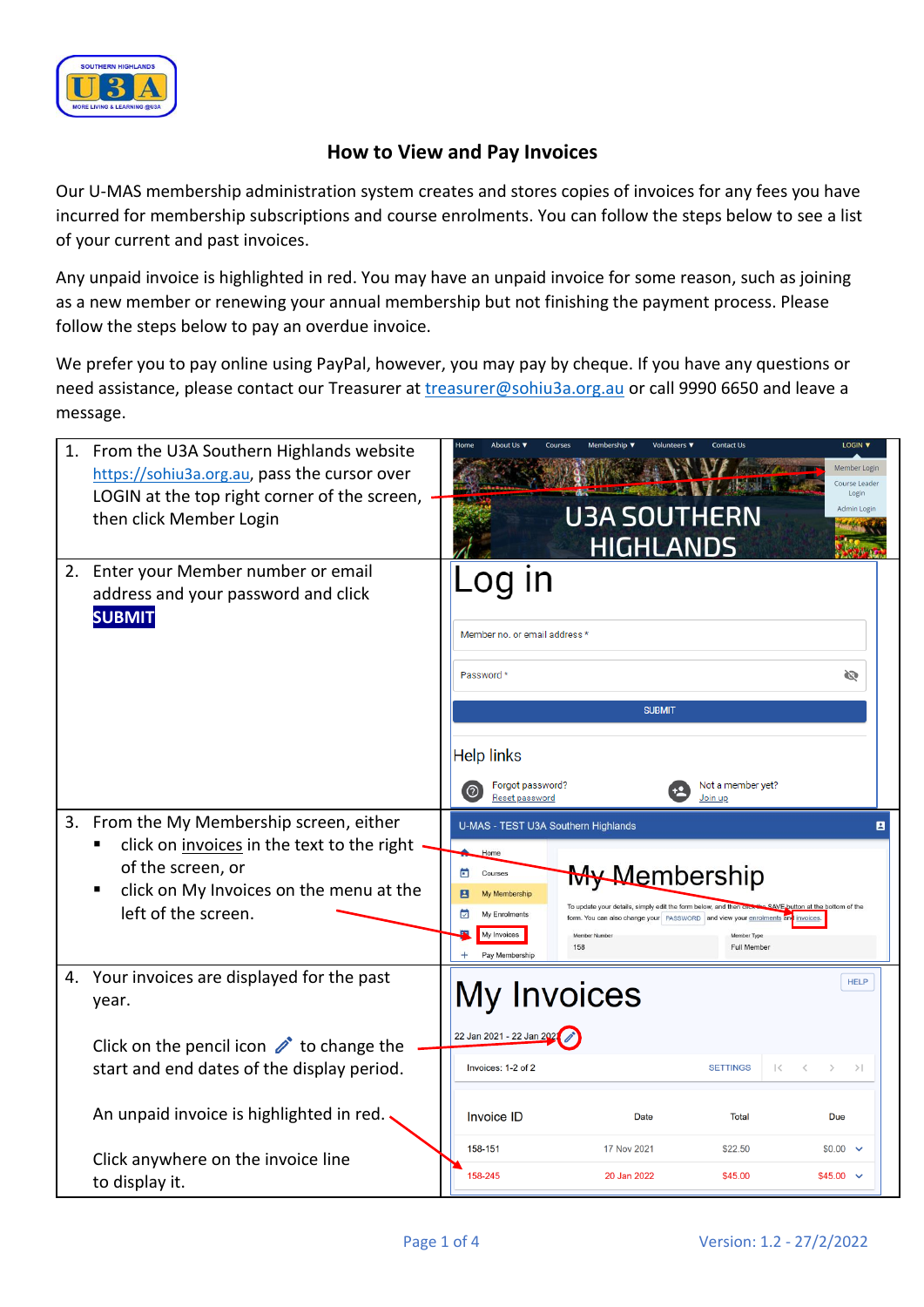

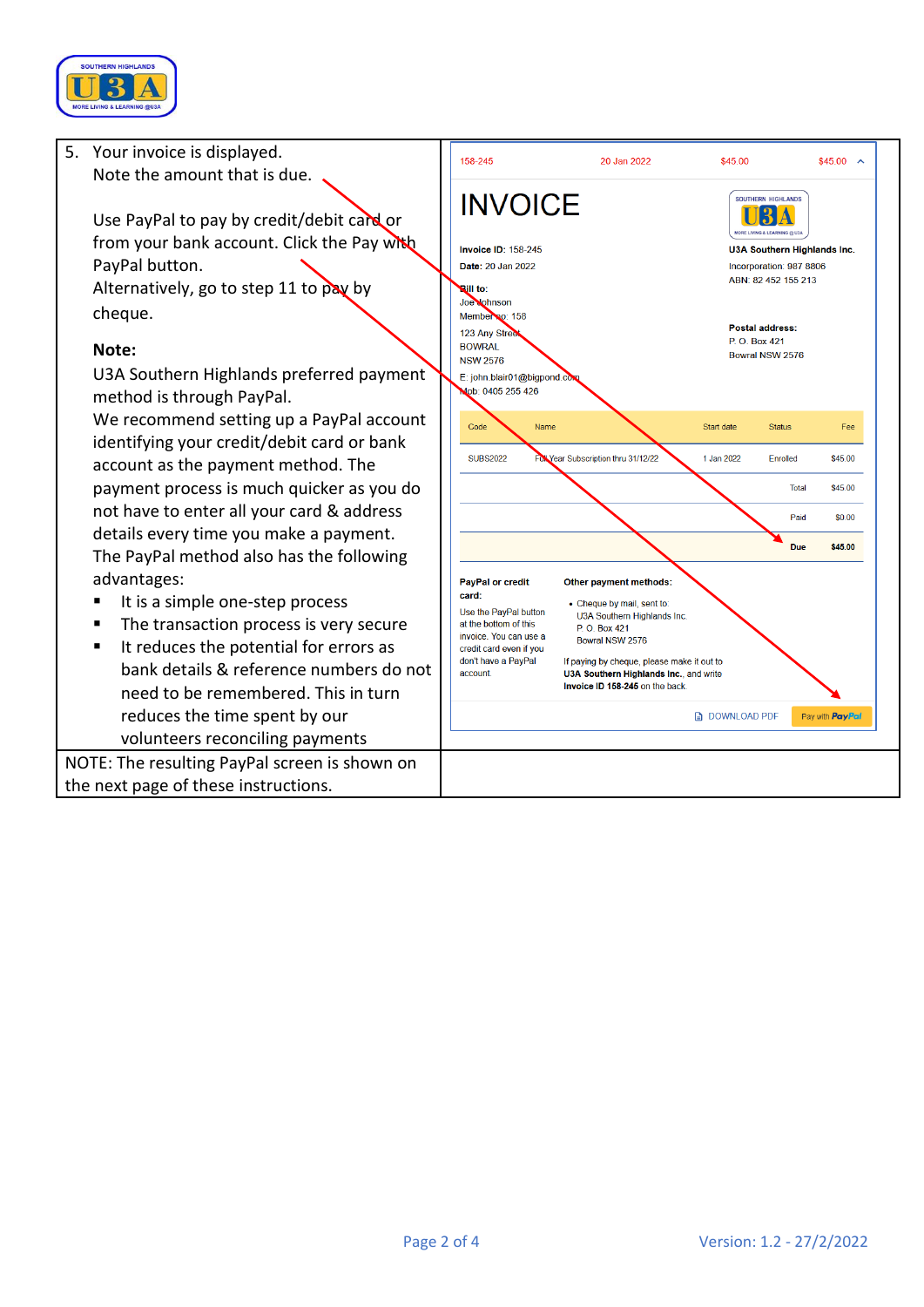

|                                                                                                                   | <b>P</b> PayPal<br>$\Box$ \$22.50 AUD $\vee$                                                                 |
|-------------------------------------------------------------------------------------------------------------------|--------------------------------------------------------------------------------------------------------------|
| a sandbox.paypal.com/checkoutnow?sessionID=uid_5aa4d3b334_mde6                                                    |                                                                                                              |
| <b>PayPal</b>                                                                                                     | Hi John!                                                                                                     |
| Pay with PayPal<br>With a PayPal account, you can be eligible for Refunded<br>Returns, Buyer Protection and more. | Ship to<br>John Doe<br>1 Cheeseman Ave Brighton East, Melbourne VICTORIA 3001<br>Change                      |
| treasurer@sohiu3a.org.au                                                                                          | Make this my preferred shipping address                                                                      |
| Password                                                                                                          | To use your balance next time, go to your PayPal account for an<br>identity check.                           |
| Stay logged in for faster purchases (?)                                                                           | Pay with<br>\$22.50<br>National Australia Bank<br><b>AUD</b>                                                 |
| Log In                                                                                                            | Cheque •••• 3570<br>Backup: VISA **** 4337                                                                   |
| Having trouble logging in?                                                                                        | Make this my preferred way to pay                                                                            |
| Pay with a Card                                                                                                   | Visa<br>Debit ••••4337                                                                                       |
|                                                                                                                   | $+$ Link credit or debit card                                                                                |
| If you have a PayPal account, simply enter<br>6.                                                                  | View PayPal Policies and your payment method rights.                                                         |
| your PayPal email address & password, click                                                                       |                                                                                                              |
| Log In & go to step 7.                                                                                            | <b>Pay Now</b>                                                                                               |
| If you want to pay with a credit/debit card,                                                                      | Click Pay Now and go to step 10.<br>7.                                                                       |
|                                                                                                                   |                                                                                                              |
|                                                                                                                   |                                                                                                              |
| click Pay with a Card and go to step 8.                                                                           | <b>P</b> PayPal<br>$\triangledown$ \$22.50 AUD $\vee$                                                        |
| Pay with a Card:<br>8.                                                                                            |                                                                                                              |
| a) Ensure the country shown is                                                                                    | <b>PayPal Guest Checkout</b><br>We keep your financial information securely encrypted.                       |
| Australia, if not select it from the                                                                              | Country/region                                                                                               |
| drop-down list.<br>Enter your card, address and contact<br>b)                                                     | Australia<br>$\omega$<br><b>VISA</b>                                                                         |
| details.                                                                                                          | Card number<br><b>Contact details</b>                                                                        |
| c) Either click Yes to sign up for a PayPal                                                                       | Phone number<br>Phone type<br>$\cdot$<br>$+61$<br>Mobile<br><b>MM/YY</b><br><b>CVV</b>                       |
| account and enter a password; or                                                                                  | Email<br>0<br><b>Billing address</b><br>treasurer@sohiu3a.org.au                                             |
| click No, I don't want an account<br>now.                                                                         | Enjoy all the benefits of PayPal<br>First name<br>Last name                                                  |
| Click the box to say you agree to<br>d)                                                                           | The protection you deserve.<br>Creating a PayPal account is optional, but you'll get Buyer<br>Address line 1 |
| PayPal's Privacy Statement.                                                                                       | Protection on all eligible purchases and be able to<br>check out more quickly every time you shop. See terms |
| <b>Click Continue</b><br>e)                                                                                       | Address line 2 (optional)<br>Create a PayPal account? (It only takes a moment.)                              |
|                                                                                                                   | Yes, I'd like to sign up for a PayPal account.<br>Suburb                                                     |
|                                                                                                                   | Create password<br>State/territory<br>$\checkmark$                                                           |
|                                                                                                                   | No, I don't want an account now.<br>Postcode                                                                 |